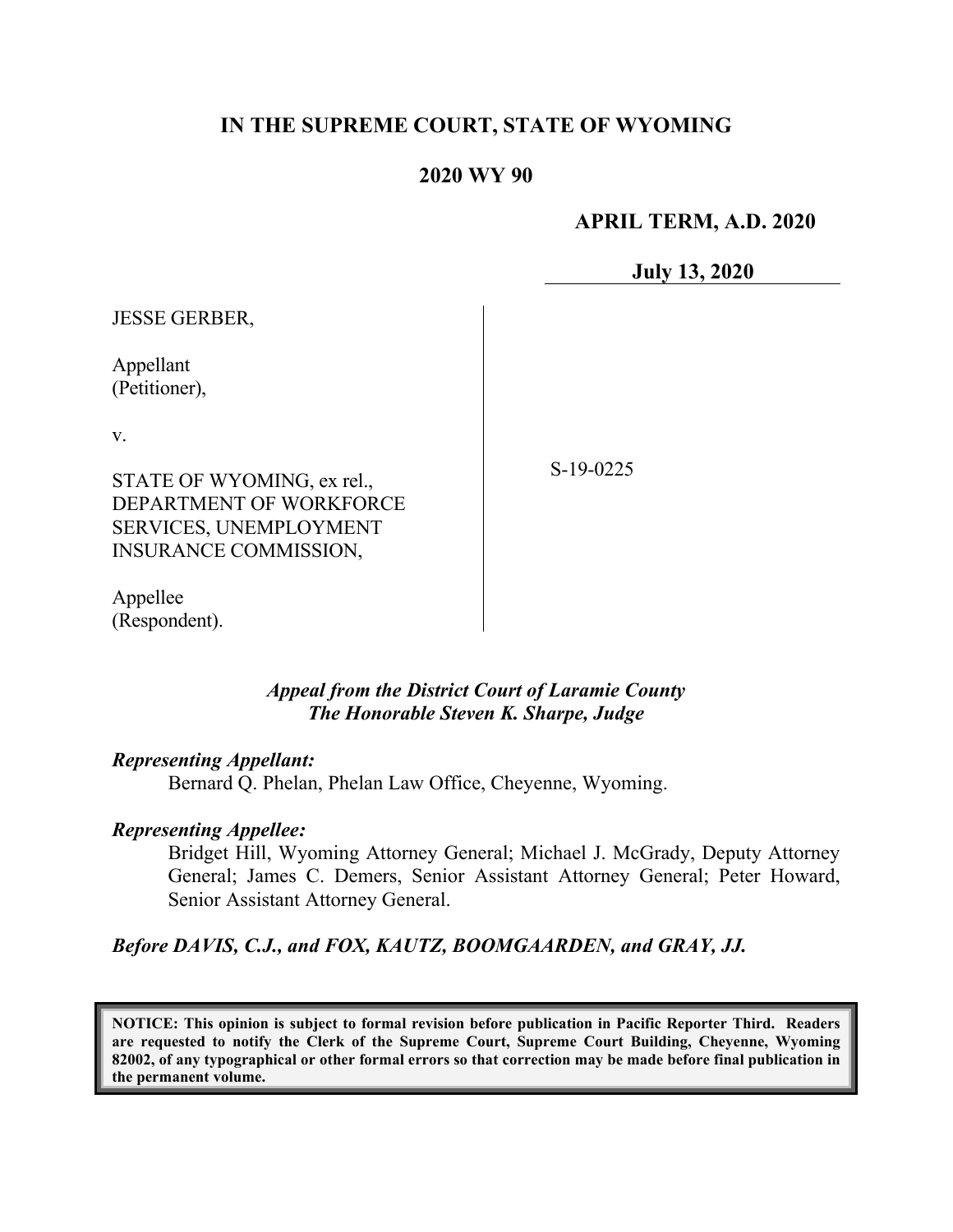### **GRAY, Justice.**

[¶1] Jesse Gerber appeals the denial of his request for unemployment benefits. The Department of Workforce Services, Unemployment Insurance Commission (Commission) determined he left work voluntarily and did not qualify for the exception return "to approved training which meets the requirements of W.S. 27-3-307," as required by Wyo. Stat. Ann.  $\S 27-3-311(a)(i)(B)$ . He claims the Commission erred as a matter of law. We affirm.

### *ISSUE*

[¶2] Does the Commission's decision denying Mr. Gerber unemployment benefits conform with the law?

### *FACTS*

[¶3] In 2014, Mr. Gerber completed a four-week certified nursing assistant program at Laramie County Community College (LCCC). The Wyoming Department of Workforce Services paid for the program. Wyo. Stat. Ann. § 9-2-2601; Workforce Innovation and Opportunity Act, Pub. L. No. 113–128, 128 Stat. 1425 (2014); 29 U.S.C.A. § 3112 (West 2016). In August 2016, the Department of Veterans Affairs, d/b/a Cheyenne VA Medical Center (VA), hired Mr. Gerber as a health technician. Later, in April 2018, he was accepted into LCCC's nursing program. In May, he asked his employer to arrange alternate hours or a new position to support his school schedule. The VA could not accommodate this request. Mr. Gerber resigned and submitted a claim for unemployment benefits.

[¶4] The Department of Workforce Services, Unemployment Insurance Division (Division) denied his claim because he had "left work voluntarily without good cause attributable to [his] employment." Mr. Gerber asked for a contested case hearing, claiming he was eligible for benefits under the "returning to approved training" exception in Wyo. Stat. Ann.  $\S 27-3-311(a)(i)(B)$ . The hearing examiner affirmed the Division's decision, finding he had voluntarily left his employment and did not qualify for the exception. Mr. Gerber appealed, and the Commission affirmed. The district court upheld the Commission's decision. Mr. Gerber timely appealed to this Court.

### *STANDARD OF REVIEW*

[¶5] "In unemployment insurance cases, we review the decision of the Commission without considering the decisions of the deputy, the hearing officer or the district court." *Clark v. State ex rel., Dep't of Workforce Servs.*, 2016 WY 89, ¶ 8, 378 P.3d 310, 312 (Wyo. 2016); *see also State v. Kinneman*, 2016 WY 79, ¶ 11, 377 P.3d 776, 779 (Wyo. 2016). Our review is governed by Wyo. Stat. Ann. § 16-3-114(c):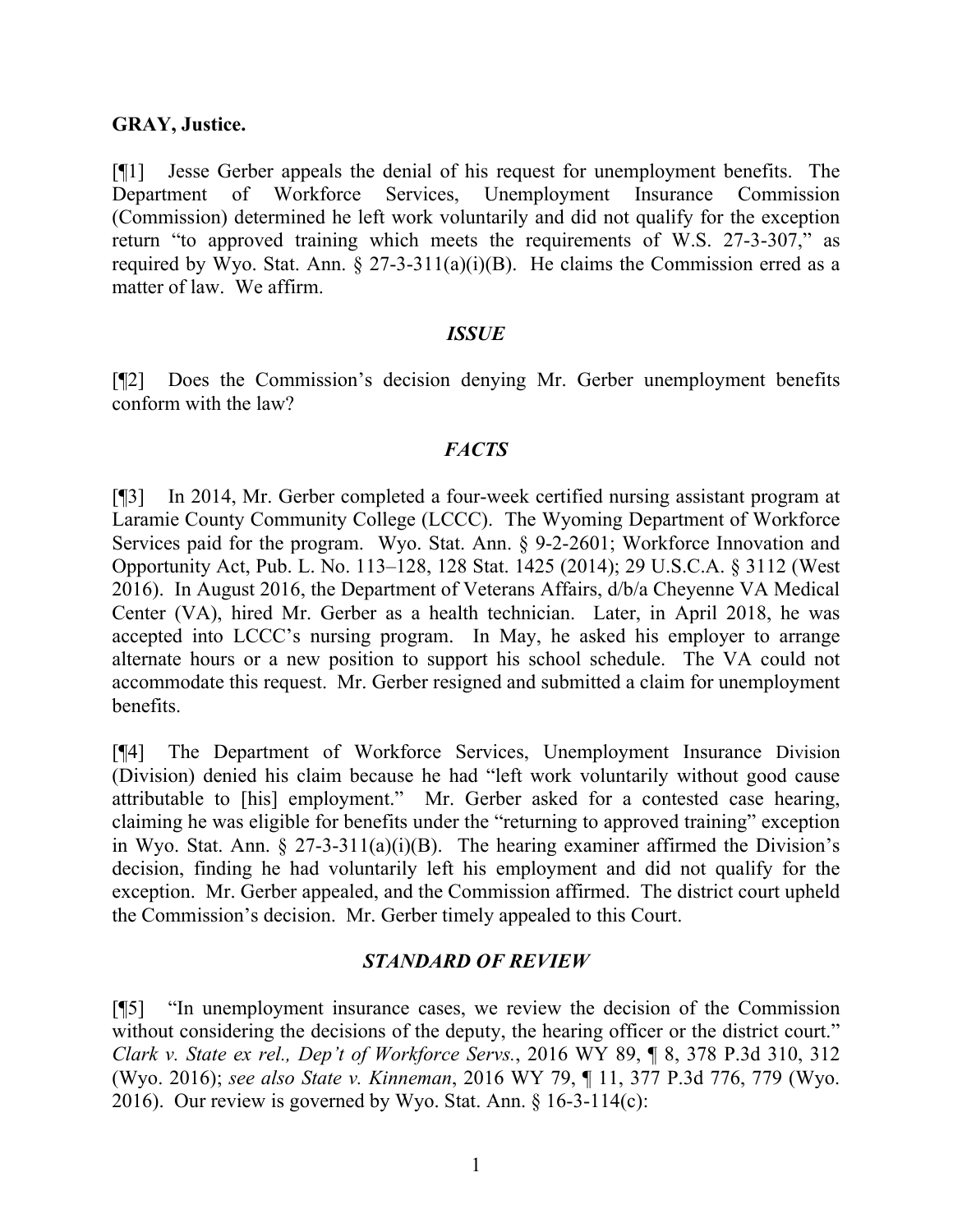(c) To the extent necessary to make a decision and when presented, the reviewing court shall decide all relevant questions of law, interpret constitutional and statutory provisions, and determine the meaning or applicability of the terms of an agency action. In making the following determinations, the court shall review the whole record or those parts of it cited by a party and due account shall be taken of the rule of prejudicial error. The reviewing court shall:

. . .

(ii) Hold unlawful and set aside agency action, findings and conclusions found to be:

(A) Arbitrary, capricious, an abuse of discretion or otherwise not in accordance with law . . . .

Wyo. Stat. Ann. § 16-3-114(c)(ii)(A) (LexisNexis 2019).

[¶6] While we would normally review the Commission's findings of fact under the substantial evidence standard, the facts here are not contested. In this case, we are required to interpret the applicable statutes. Statutory interpretation is a matter of law subject to de novo review. *In re CRA*, 2016 WY 24, ¶ 15, 368 P.3d 294, 298 (Wyo. 2016).

### *ANALYSIS*

[¶7] Mr. Gerber contends the Commission misinterpreted the statutory exception to the general rule that a voluntary termination of one's employment disqualifies a claimant for benefits. The primary goal of statutory interpretation "is to determine the legislature's intent, giving due regard to the purpose and policy behind the enactment." *Clark*, ¶ 13, 378 P.3d at 314; *Kunkle v. State ex rel. Wyoming Workers' Safety & Comp. Div.*, 2005 WY 49, ¶ 11, 109 P.3d 887, 889–90 (Wyo. 2005). "The language of the statute is always our starting point." *Clark*, ¶ 14, 378 P.3d at 314.

> We . . . construe each statutory provision *in pari materia*, giving effect to every word, clause, and sentence according to their arrangement and connection. To ascertain the meaning of a given law, we also consider all statutes relating to the same subject or having the same general purpose and strive to interpret them harmoniously. We presume that the legislature has acted in a thoughtful and rational manner with full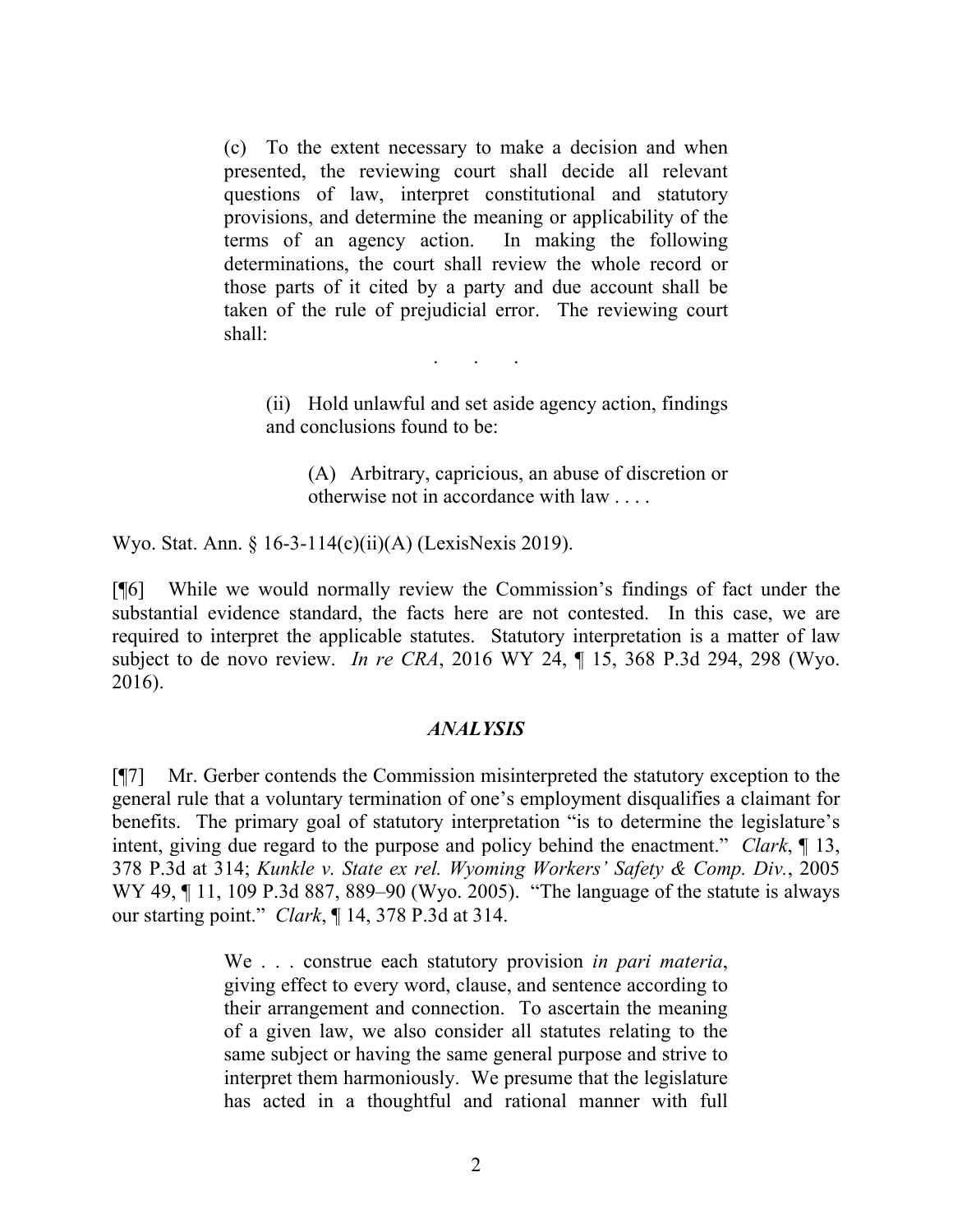knowledge of existing law, and that it intended new statutory provisions to be read in harmony with existing law and as part of an overall and uniform system of jurisprudence. When the words used convey a specific and obvious meaning, we need not go farther and engage in statutory construction.

*Herrick v. Jackson Hole Airport Bd.*, 2019 WY 118, ¶ 20, 452 P.3d 1276, 1282 (Wyo. 2019) (citations omitted).

[¶8] Mr. Gerber maintains the Commission misapplied the phrase "returning to approved training" in Wyo. Stat. Ann.  $\S 27-3-311(a)(i)(B)$ . This provision states in relevant part:

> (a) An individual shall be disqualified from benefit entitlement beginning with the effective date of an otherwise valid claim . . . if the department finds that he:

(i) Left his most recent work voluntarily without good cause attributable directly to his employment, except:

. . .

(B) If returning to approved training[[1](#page-3-0)] which meets the requirements of W.S. 27-3-307;

. . .

(ii) Failed without good cause to apply for available suitable work;

(iii) Failed without good cause to accept any offer of suitable work;

Wyo. Stat. Ann. § 27-3-311(a)(i)–(iii) (LexisNexis 2019). Mr. Gerber acknowledges that he voluntarily quit his job but argues, because the nursing program is on the list of the Division's approved training programs, he left his employment for the purpose of

<span id="page-3-0"></span><sup>&</sup>lt;sup>1</sup> The Commission does not contest that the LCCC nursing program may be an approved training program. It is uncontested that Mr. Gerber did not seek approval from the Division prior to enrolling in the nursing program.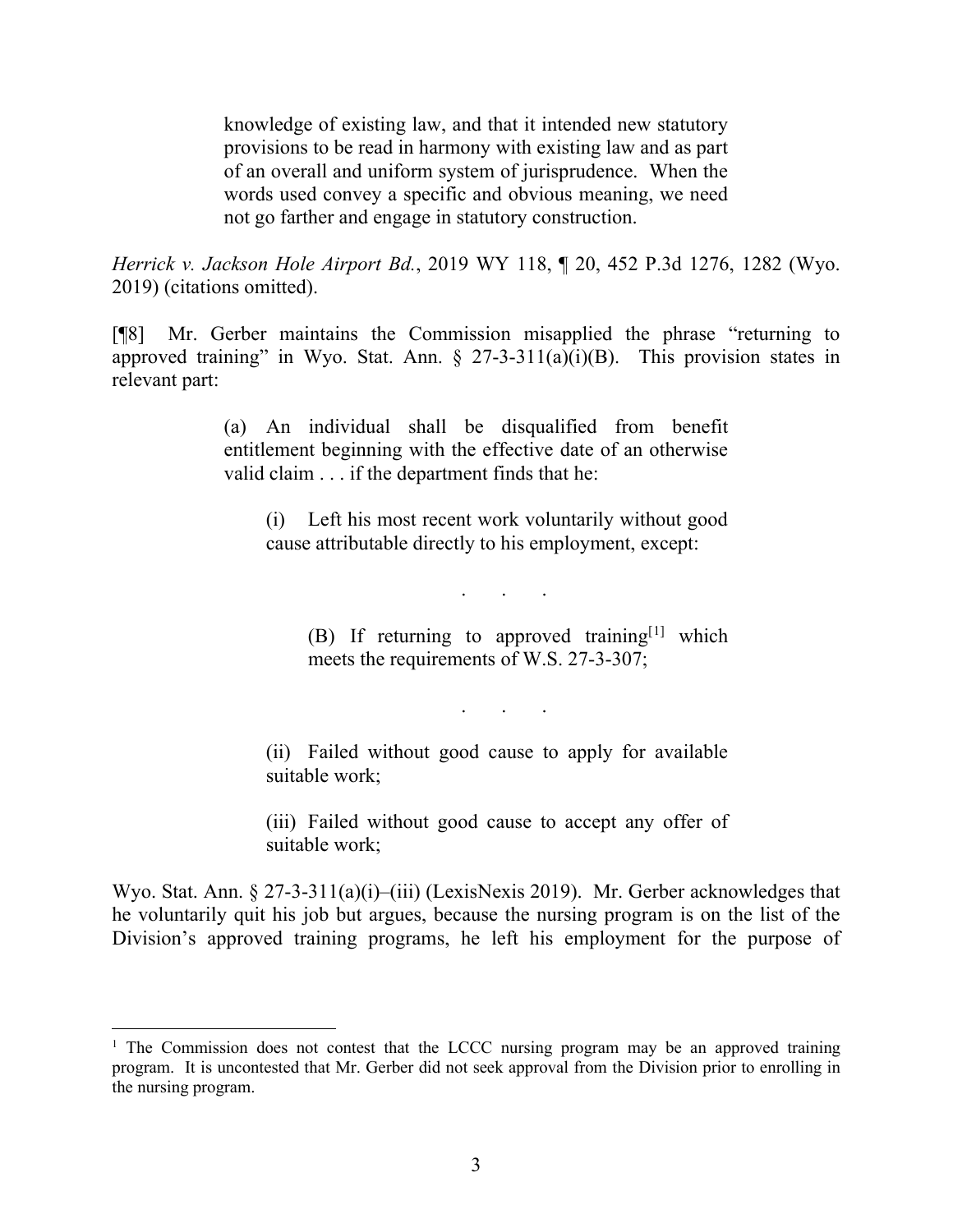"returning to" approved training.<sup>[2](#page-4-0)</sup> We look to Wyo. Stat. Ann. § 27-3-307 to determine if Mr. Gerber's enrollment in a nursing program meets these requirements.

# **Wyo. Stat. Ann. § 27-3-307—Exceptions to Unemployment Eligibility Requirements**

[¶9] Each subsection of Wyo. Stat. Ann. § 27-3-307 begins by identifying the specific subsections in § 27-3-311 for which compliance is excused:

> (a) **Notwithstanding** W.S. 27-3-306(a)(i) and (iii)[[3\]](#page-4-1) or **27- 3-311(a)(ii) and (iii)** or any federal law relating to availability for, active search for, failure to apply for or refusal to accept suitable work, an otherwise eligible individual is eligible for benefits for any week if he is:

(i) Enrolled in a training program approved by the department pursuant to subsection (b) of this section;<sup>[[4](#page-4-2)]</sup> or

(ii) In training approved under federal law.

. . .

<span id="page-4-2"></span><sup>4</sup> Subsection (b) provides:

Wyo. Stat. Ann. § 27-3-307(b)(i)–(vi) (LexisNexis 2019).

<span id="page-4-0"></span><sup>&</sup>lt;sup>2</sup> On appeal, Mr. Gerber abandons his argument below that he left work involuntarily due to the VA's inability to accommodate his work schedule.

<span id="page-4-1"></span><sup>&</sup>lt;sup>3</sup> Wyo. Stat. Ann. § 27-3-306(a)(i) and (iii) contain requirements that a claimant actively seek work and remain able to and available for work.

<sup>(</sup>b) Standards for training program approval under subsection (a) of this section are:

<sup>(</sup>i) Licensed or accredited by the appropriate agency;

<sup>(</sup>ii) Preparation for job skills for occupations with good employment opportunities;

<sup>(</sup>iii) Individual interest, aptitude and motivation determined necessary by the department to complete the course successfully;

<sup>(</sup>iv) Regular class attendance, satisfactory progress in course work and individual compliance with other training requirements of the institution;

<sup>(</sup>v) Training is to prepare an individual for entry level or upgraded employment in a recognized skilled vocational or technical occupation and such training is designed to facilitate the learning of particular skills; and

<sup>(</sup>vi) Current skills of the individual are obsolete or offer minimal employment opportunities.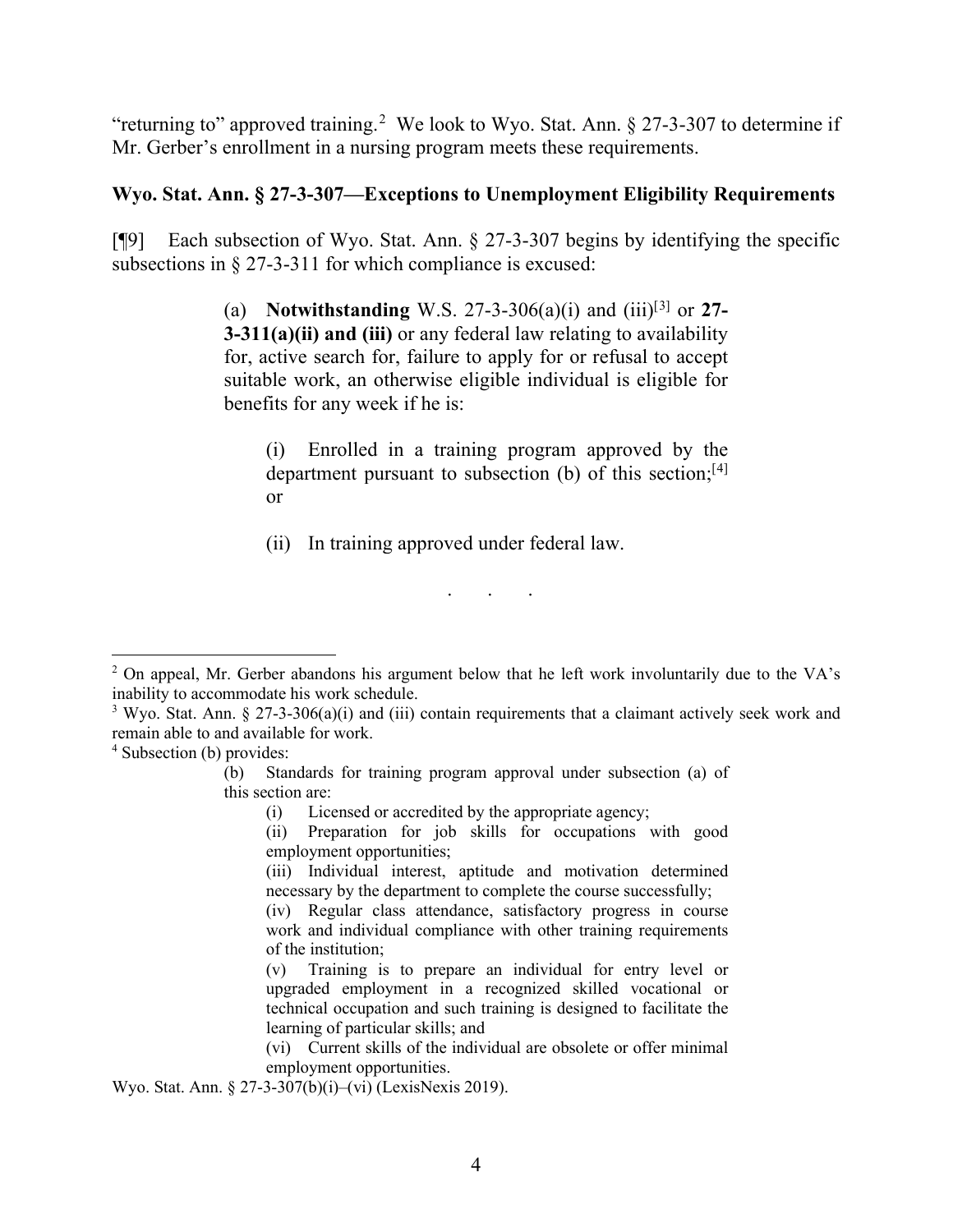(c) **Notwithstanding W.S. 27-3-311(a)(i)**, an otherwise eligible individual is eligible for benefits in any week if he:

(i) Is in training approved under federal law; or

(ii) Left work to enter approved training if the work is not suitable, as defined under federal law.

(d) **Notwithstanding** W.S. 27-3-306(a)(i) and (iii) or **27-3- 311(a)(i) through (iii)** or any federal law relating to availability for, active search for, failure to apply for or refusal to accept suitable work, an otherwise eligible individual is eligible for benefits for any week if he is not receiving wages or compensation while participating in training in an apprenticeship program approved by the department . . . .

Wyo. Stat. Ann. § 27-3-307(a), (c)–(d) (LexisNexis 2019) (emphasis added).

[ $[$ [10] Mr. Gerber relies on Wyo. Stat. Ann. § 27-3-307(a)(i). This subsection of the statute conditionally excuses compliance with  $\S$  27-3-311(a)(ii) and (iii). Subsections (a)(ii) and (iii) require a claimant to seek work and remain available to work and are not at issue here. What Mr. Gerber seeks is an exception from the disqualifying act of leaving work "voluntarily without good cause attributable directly to his employment" under Wyo. Stat. Ann.  $\S 27-3-311(a)(i)$ . Relevant exceptions to subsection  $(a)(i)$  are addressed in  $\S$  27-3-307(c) and (d).

[¶11] "Parties are bound by the theories they advanced below." *Crofts v. State ex rel. Dep't of Game & Fish*, 2016 WY 4, ¶ 19, 367 P.3d 619, 624 (Wyo. 2016) (citation omitted). "We have repeatedly held that in an appeal from an administrative ruling, we will not consider arguments not raised below."[5](#page-5-0) *Air Methods/Rocky Mountain Holdings, LLC v. State ex rel. Dep't of Workforce Servs., Workers' Comp. Div.*, 2018 WY 128,  $\P$ [ $21-22$ , 432 P.3d 476, 482-83 (Wyo. 2018). In this case, Mr. Gerber did not raise the application of Wyo. Stat. Ann.  $\S 27-3-307(c)$  or (d) to the Commission or to this Court. Therefore, the Commission did not abuse its discretion in finding Mr. Gerber did not qualify for unemployment benefits under  $\S 27-3-307(a)(i)$ .

<span id="page-5-0"></span><sup>5</sup> W.R.A.P. 12.09(a) limits an appellate court's review of administrative action to "issues set forth in the petition and raised before the agency." Accordingly, we have routinely held that, with the exception of jurisdictional or certain fundamental issues, issues raised for the first time on appeal from an administrative decision will not be considered. *State ex rel., Dep't of Family Servs. v. Kisling*, 2013 WY 91, ¶ 14, 305 P.3d 1157, 1162 (Wyo. 2013); *BP Am. Prod. Co. v. Dep't of Revenue*, 2006 WY 27, ¶ 18, 130 P.3d 438, 462 (Wyo. 2006).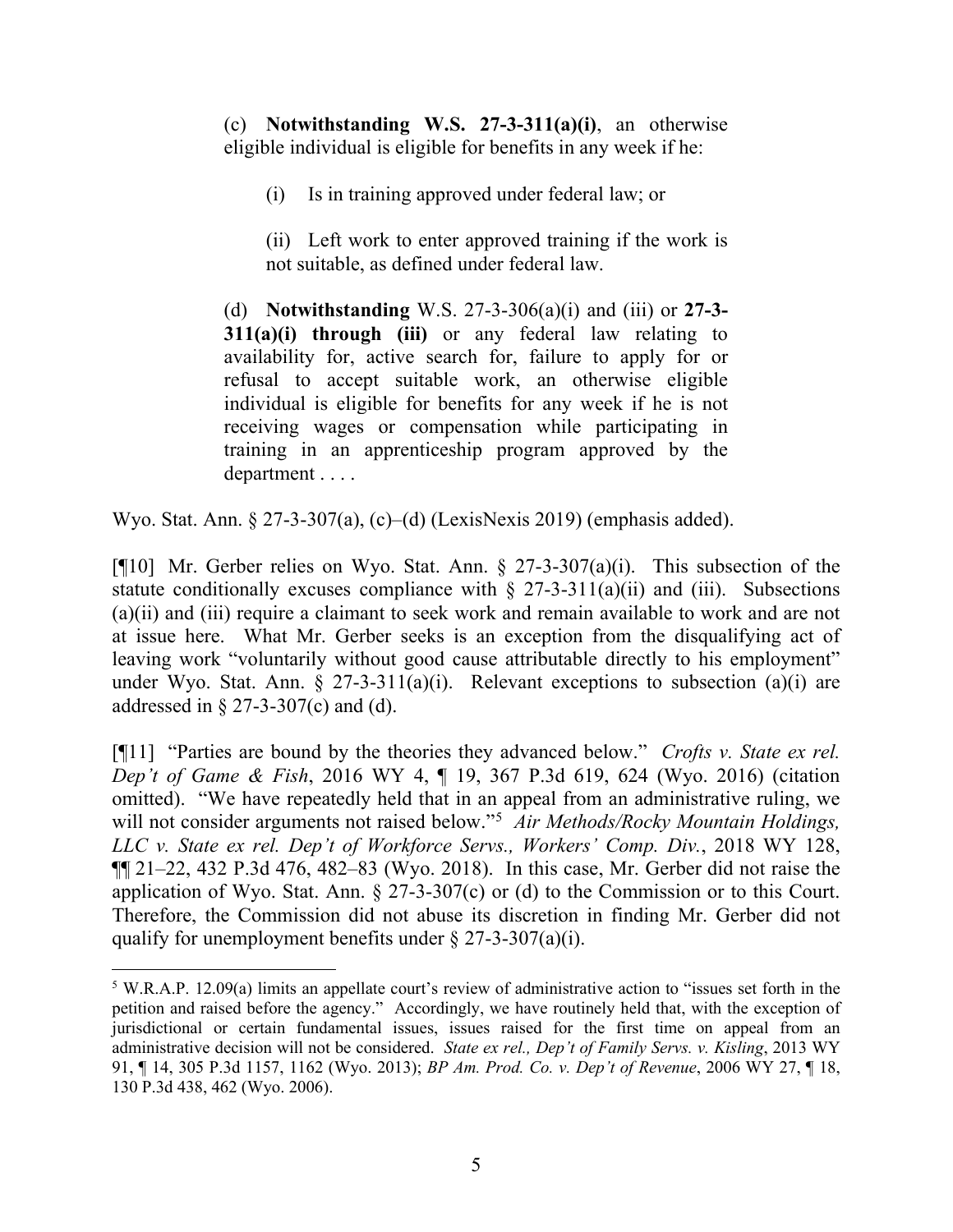[¶12] Even if he had raised the correct statutory authority, Mr. Gerber would not be eligible for unemployment benefits under the applicable exception, Wyo. Stat. Ann. § 27-  $3-307(c).<sup>6</sup>$  $3-307(c).<sup>6</sup>$  $3-307(c).<sup>6</sup>$ 

[ $[13]$ ] Wyo. Stat. Ann. § 27-3-307(c) mandates that the claimant be (i) "in training approved under federal law" or (ii) that the claimant "[l]eft work to enter approved training if the work is not suitable, as defined under federal law." Turning our attention to § 2[7](#page-6-1)-3-307(c)(i), multiple training programs are available under federal law.<sup>7</sup> Mr. Gerber claims, and we agree, if he is eligible for unemployment benefits due to approved federal training, his eligibility derives from Wyoming's implementation of the Workforce Innovation and Opportunity Act (WIOA), 29 U.S.C.A. §§ 3101-3255 (West 2015).<sup>[8](#page-6-2)</sup>

[¶14] The Division has approved WIOA training for eligible participants in the nursing program. However, eligibility for approval under the WIOA unambiguously requires certain actions.

[¶15] Eligibility for WIOA approved training requires:

Except as provided in clause (ii), funds allocated to a local area for adults under paragraph  $(2)(A)$  or  $(3)$ , as appropriate, of section 3173(b) of this title, and funds allocated to the local area for dislocated workers under section 3173(b)(2)(B) of this title, shall be used to provide training services to adults and dislocated workers, respectively—

(I) who, **after an interview, evaluation, or assessment, and career planning, have been**

<span id="page-6-0"></span> $6$  Wyo. Stat. Ann. § 27-3-307(d) is specific to apprenticeship programs which are not at issue in this case.

<span id="page-6-1"></span><sup>7</sup> "According to the Office of Management and Budget, the Federal Government has 47 different employment and training programs spread across 15 different government agencies." The Council of Economic Advisers, *Government Employment and Training Programs: Assessing the Evidence on their Performance*, Executive Summary (June 2019), https://www.whitehouse.gov/wp-content/uploads/2019/ 06/Government-Employment-and-Training-Programs.pdf.

<span id="page-6-2"></span><sup>&</sup>lt;sup>8</sup> Mr. Gerber does not argue his claim is based on training approved under any other federal law. In *Harvey*, the appellant failed to indicate whether his argument was based on the federal or state constitution. *Harvey v. State, Dep't of Transp.*, 2011 WY 72, ¶ 8, 250 P.3d 167, 171 (Wyo. 2011). We noted: "[A] litigant must provide a precise, analytically sound approach when advancing an argument to independently interpret the state constitution." *Id.* (quoting *Vasquez v. State*, 990 P.2d 476, 484 (Wyo. 1999)). Therefore, we did not conduct a separate analysis under the Wyoming Constitution. Here, Mr. Gerber argued only that his training was approved under WIOA. Accordingly, we consider only the provisions of WIOA under our analysis of Wyo. Stat. Ann. § 27-3-307(c)(i).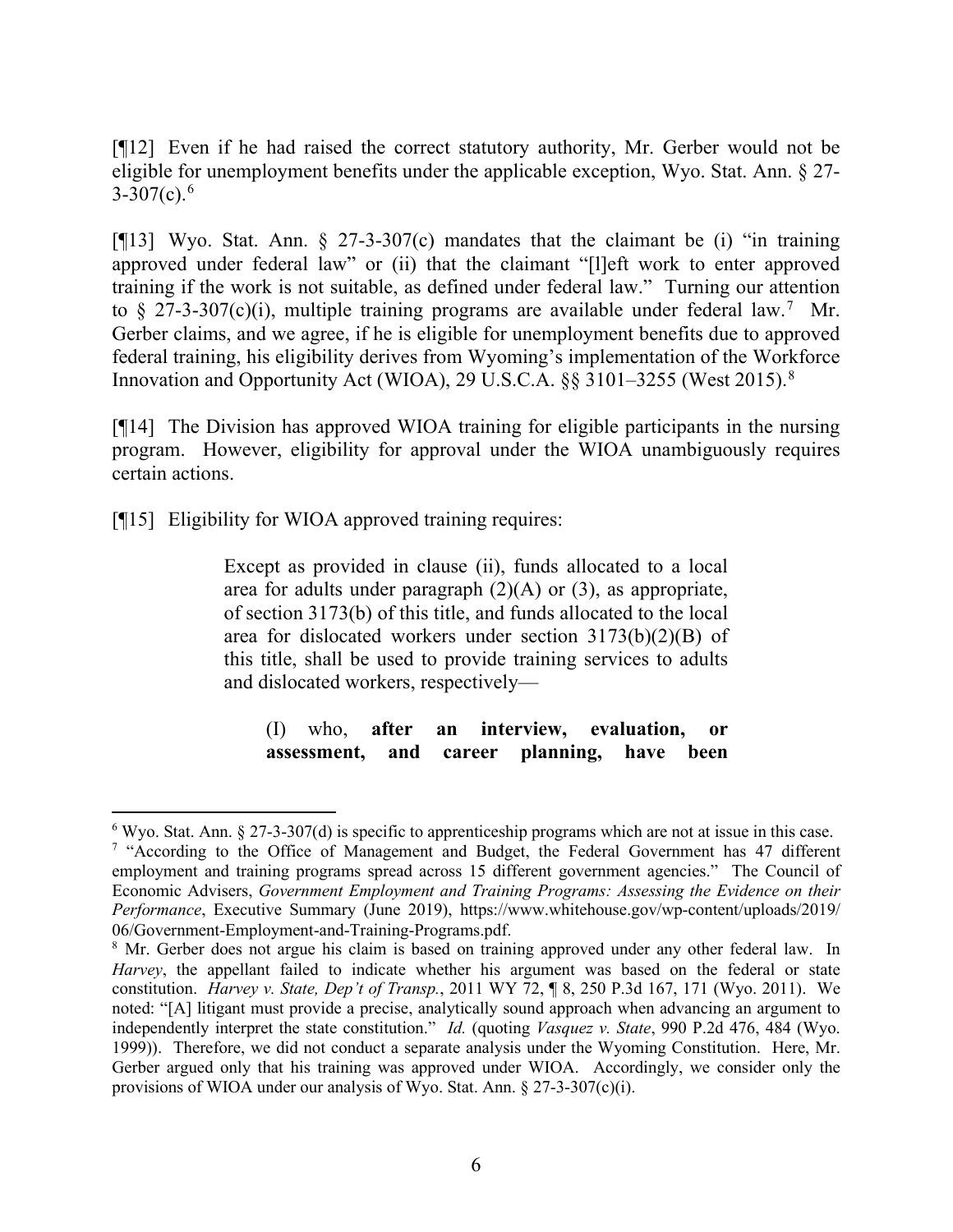**determined by a one-stop operator or one-stop partner**, as appropriate, to--

(aa) be unlikely or unable to obtain or retain employment, that leads to economic selfsufficiency or wages comparable to or higher than wages from previous employment, through the career services described in paragraph  $(2)(A)(xii)$ ;

(bb) be in need of training services to obtain or retain employment that leads to economic selfsufficiency or wages comparable to or higher than wages from previous employment; and

(cc) have the skills and qualifications to successfully participate in the selected program of training services[.]

29 U.S.C.A. § 3174 (West 2019) (emphasis added); *see also* 20 C.F.R. § 680.220 (2016) ("an individual must at a minimum receive either an interview, evaluation, or assessment, and career planning or any other method through which the one-stop center or partner can obtain enough information to make an eligibility determination to be determined eligible for training services").

[ $[16]$ ] The WIOA requires a determination by a one-stop partner<sup>[9](#page-7-0)</sup> that the training is appropriate prior to qualifying for federally approved training. The record is clear: Mr. Gerber lacked approval prior to his enrollment in the nursing program. Accordingly, Mr. Gerber was not "returning to" "training approved under federal law," as required by the plain language of Wyo. Stat. Ann.  $\S$ § 27-3-311(a)(i)(B) and 27-3-307(c)(i). His enrollment in a nursing program absent the required determination does not meet the conditions of the statutory exception.

[ $[17]$  Mr. Gerber also does not qualify under Wyo. Stat. Ann. § 27-3-307(c)(ii)—the claimant "[l]eft work to enter approved training if the work is not suitable, as defined under federal law." WIOA does not provide a definition of "suitable work." The *only* federal definition of "suitable work" is found in the Federal-State Extended Unemployment Compensation Act. This definition states in relevant part, "The term 'suitable work' means, with respect to any individual, any work which is within such individual's capabilities . . . ." 26 U.S.C.A. § 3304 (West 2018), Temporary Extended

<span id="page-7-0"></span><sup>&</sup>lt;sup>9</sup> In Wyoming, the one-stop partner is Wyoming Department of Workforce Services. Wyo. Stat. Ann. § 9-2-2018.